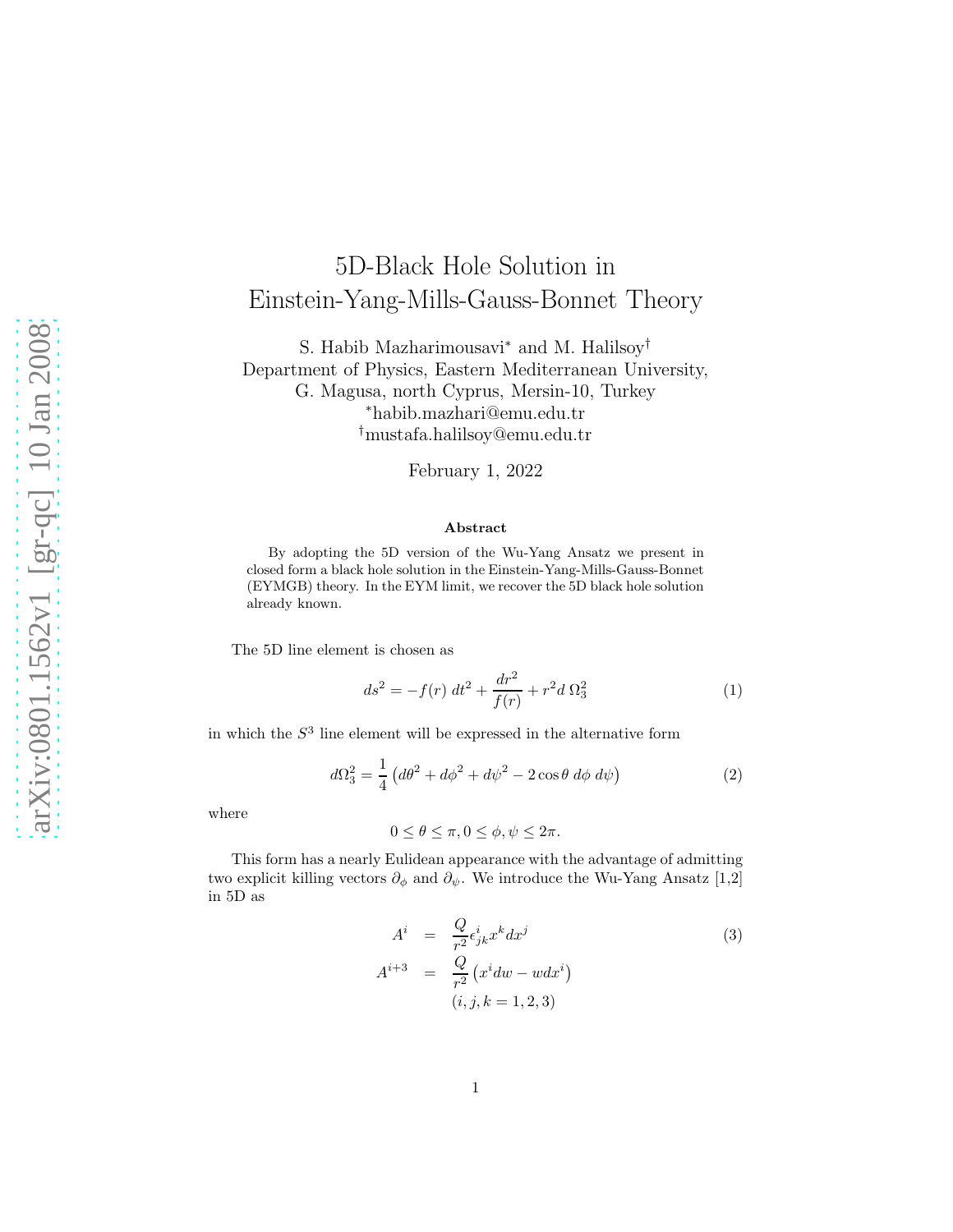in which  $r^2 = x^2 + y^2 + z^2 + w^2$  and Q is the only non-zero gauge charge. The latter coordinates are expressed in terms of the Euler angles

$$
x + iy = r \sin\left(\frac{\theta}{2}\right) \cdot \exp i\left(\frac{\phi + \psi}{2}\right)
$$
  
\n
$$
z + iw = r \cos\left(\frac{\theta}{2}\right) \cdot \exp i\left(\frac{\phi - \psi}{2}\right).
$$
\n(4)

It is observed that the reduction  $S^3 \to S^2$  amounts to taking  $\phi = \psi$  and  $\theta \to 2\theta$ . Although the isomorphism  $SO(4) \equiv SO(3) \times SO(3)$ , supports two independent sets of rotation matrices, this will not be our strategy here. Instead, we shall parametrize both groups in terms of the common Euler angles which implies mixing of the groups.

The gauge potential 1-forms in terms of the Euler angles have the following explicit form

$$
A^{1} = \frac{Q}{4} \left( \cos \psi \sin \theta \, d\phi + \cos \phi \sin \theta \, d\psi + (\sin \phi + \sin \psi) \, d\theta \right) \qquad (5)
$$
  
\n
$$
A^{2} = \frac{Q}{4} \left( \sin \psi \sin \theta \, d\phi + \sin \phi \sin \theta \, d\psi - (\cos \phi + \cos \psi) \, d\theta \right)
$$
  
\n
$$
A^{3} = -\frac{Q}{2} \sin^{2} \left( \frac{\theta}{2} \right) \left( d\phi + d\psi \right)
$$
  
\n
$$
A^{4} = \frac{Q}{4} \left( \cos \psi \sin \theta \, d\phi - \cos \phi \sin \theta \, d\psi - (\sin \phi - \sin \psi) \, d\theta \right)
$$
  
\n
$$
A^{5} = \frac{Q}{4} \left( \sin \psi \sin \theta \, d\phi - \sin \phi \sin \theta \, d\psi + (\cos \phi - \cos \psi) \, d\theta \right)
$$
  
\n
$$
A^{6} = \frac{Q}{2} \cos^{2} \left( \frac{\theta}{2} \right) \left( d\phi - d\psi \right).
$$
  
\n(5) Find the equation of the equation (5) into the equation of the equation (5) into the equation of the equation)

The YM field 2-forms are defined as follow

$$
F^{1} = dA^{1} + \frac{1}{Q} (A^{2} \wedge A^{3} + A^{5} \wedge A^{6})
$$
\n
$$
F^{2} = dA^{2} + \frac{1}{Q} (A^{3} \wedge A^{1} + A^{6} \wedge A^{4})
$$
\n
$$
F^{3} = dA^{3} + \frac{1}{Q} (A^{1} \wedge A^{2} + A^{4} \wedge A^{5})
$$
\n
$$
F^{4} = dA^{4} + \frac{1}{Q} (A^{2} \wedge A^{6} + A^{5} \wedge A^{3})
$$
\n
$$
F^{5} = dA^{5} + \frac{1}{Q} (A^{6} \wedge A^{1} + A^{3} \wedge A^{4})
$$
\n
$$
F^{6} = dA^{6} + \frac{1}{Q} (A^{4} \wedge A^{2} + A^{1} \wedge A^{5}).
$$
\n(6)

We note that our notation follows the standard exterior differential forms, namely d stands for the exterior derivative while ∧ stands for the wedge product. The hodge star ∗ in the sequel will be used to represent duality [3].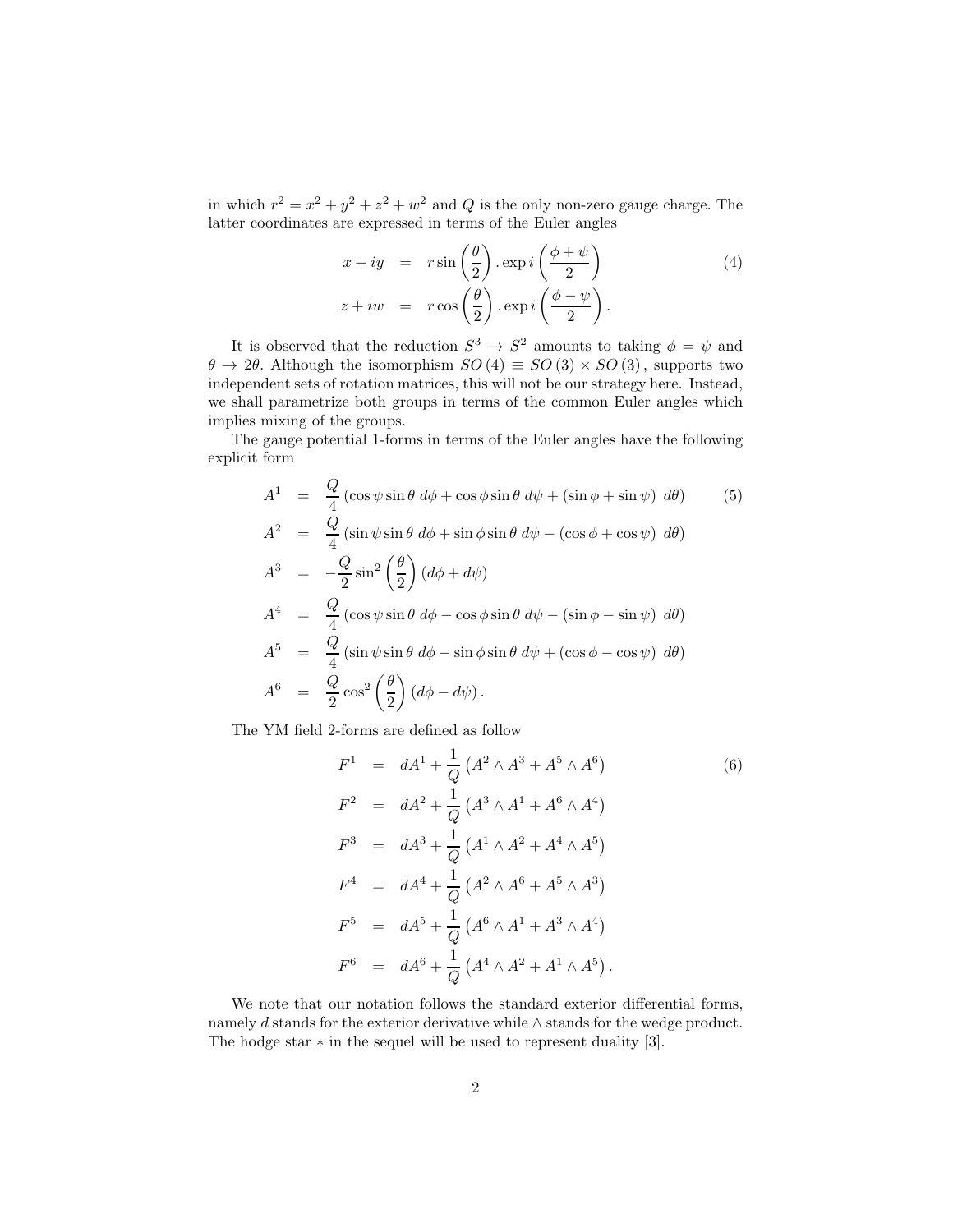The integrability conditions

$$
dF^{1} + \frac{1}{Q} \left( A^{2} \wedge F^{3} - A^{3} \wedge F^{2} + A^{5} \wedge F^{6} - A^{6} \wedge F^{5} \right) = 0 \tag{7}
$$

plus other five similar equations, are easily satisfied by using (6). The YM equations

$$
d^*F^1 + \frac{1}{Q} (A^2 \wedge^* F^3 - A^3 \wedge^* F^2 + A^5 \wedge^* F^6 - A^6 \wedge^* F^5) = 0
$$
 (8)  

$$
d^*F^2 + \frac{1}{Q} (A^3 \wedge^* F^1 - A^1 \wedge^* F^3 + A^6 \wedge^* F^4 - A^4 \wedge^* F^6) = 0
$$
  

$$
d^*F^3 + \frac{1}{Q} (A^1 \wedge^* F^2 - A^2 \wedge^* F^1 + A^4 \wedge^* F^5 - A^5 \wedge^* F^4) = 0
$$
  

$$
d^*F^4 + \frac{1}{Q} (A^2 \wedge^* F^6 - A^6 \wedge^* F^2 + A^5 \wedge^* F^3 - A^3 \wedge^* F^5) = 0
$$
  

$$
d^*F^5 + \frac{1}{Q} (A^6 \wedge^* F^1 - A^1 \wedge^* F^6 + A^3 \wedge^* F^4 - A^4 \wedge^* F^3) = 0
$$
  

$$
d^*F^6 + \frac{1}{Q} (A^4 \wedge^* F^2 - A^2 \wedge^* F^4 + A^1 \wedge^* F^5 - A^5 \wedge^* F^1) = 0
$$

are all satisfied.

The energy-momentum tensor

$$
T_{\mu\nu} = 2F^i_{\mu}{}^{\alpha}F^i_{\nu\alpha} - \frac{1}{2}g_{\mu\nu}F^i_{\alpha\beta}F^{i\alpha\beta}
$$
\n(9)

where  $F^i_{\alpha\beta}F^{i\alpha\beta} = 6Q^2/r^4$ , has the non-zero components

$$
T_{tt} = \frac{3Q^2 f(r)}{r^4}
$$
  
\n
$$
T_{rr} = -\frac{3Q^2}{r^4 f(r)}
$$
  
\n
$$
T_{\theta\theta} = T_{\phi\phi} = T_{\psi\psi} = \frac{Q^2}{4r^2}
$$
  
\n
$$
T_{\phi\psi} = T_{\psi\phi} = -\frac{Q^2}{4r^2} \cos\theta.
$$
  
\n(10)

The EYMGB equations[4]

$$
G_{\mu\nu} - \alpha \left\{ \frac{1}{2} g_{\mu\nu} \left( R_{\kappa\lambda\rho\sigma} R^{\kappa\lambda\rho\sigma} - 4 R_{\rho\sigma} R^{\rho\sigma} + R^2 \right) - 2 R R_{\mu\nu} \right.+ 4 R_{\mu\lambda} R_{\nu}^{\ \lambda} + 4 R^{\rho\sigma} R_{\mu\rho\nu\sigma} - R_{\mu}^{\ \rho\sigma\lambda} R_{\nu\rho\sigma\lambda} \right\} = T_{\mu\nu}, \tag{11}
$$

reduce to the simple set of equations

$$
2r\left(-\frac{r^2}{4} + \alpha\left(f\left(r\right) - 1\right)\right)f'(r) + r^2\left(1 - f\left(r\right)\right) - Q^2 = 0\tag{12}
$$

$$
r^{2} \left(\frac{r^{2}}{2} + 2\alpha (1 - f(r))\right) f''(r) + 2r^{3} f'(r) - 2\alpha r^{2} f'(r)^{2} + (f(r) - 1) r^{2} - Q^{2} = 0
$$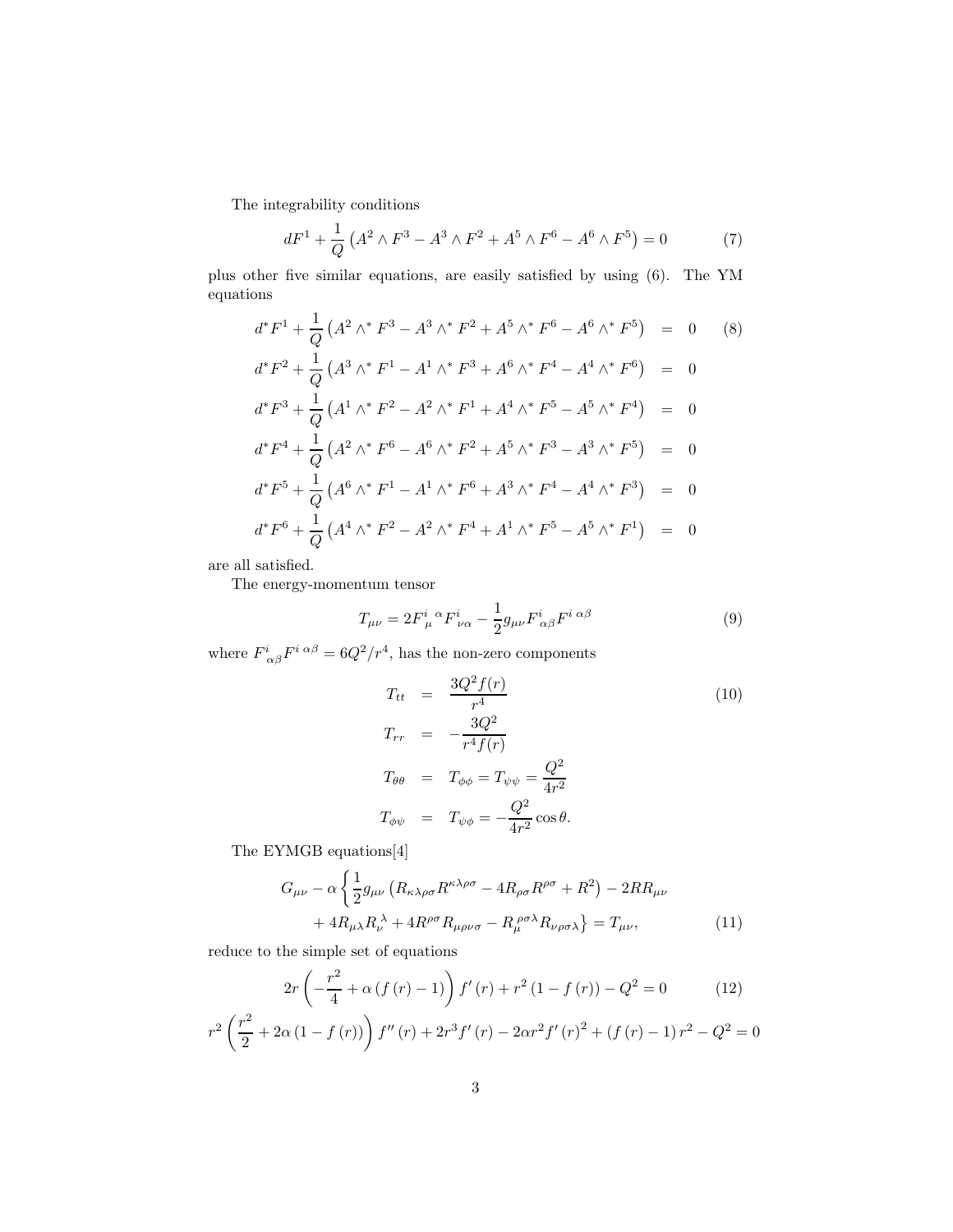in which a prime denotes derivative with respect to r.

This set admits the solution

$$
f(r) = 1 + \frac{r^2}{4\alpha} \pm \sqrt{\left(\frac{r^2}{4\alpha}\right)^2 + \left(1 + \frac{m}{2\alpha}\right) + \frac{Q^2 \ln(r)}{\alpha}}\tag{13}
$$

in which  $m$  is the usual integration constant to be identified as mass. We notice

that under the limit  $\alpha \to 0$ , and the (−) sign (i.e. EYM limit) the solution reduces to [5]

$$
f(r) = 1 - \frac{m}{r^2} - \frac{2Q^2}{r^2} \ln(r).
$$
 (14)

The difference of this solution from the 5D Reissner-Nordstrom solution requires no comment.

By using (10) the energy density is

$$
\epsilon = -g^{tt}T_{tt} = \frac{3Q^2}{r^4} \tag{15}
$$

whose integral diverges logarithmically as in the Reissner-Nordstrom case. The surface gravity,  $\kappa$  defined by [6] (note that for our purpose we are choosing the (-) sign and  $\alpha \geq 0$  in (13))

$$
\kappa^2 = -\frac{1}{4} g^{tt} g^{ij} g_{tt,i} \ g_{tt,j} \tag{16}
$$

has the form

$$
\kappa = \left| \frac{1}{2} f'(r_+) \right| = \left| \frac{r}{4\alpha} - \left( \frac{r_+^3}{4\alpha^2} + \frac{Q^2}{r_+\alpha} \right) \frac{1}{\sqrt{\Delta}} \right| \tag{17}
$$

where

$$
\Delta = \frac{r_+^4}{\alpha^2} + 16 + \frac{8m}{\alpha} + \frac{16Q^2 \ln(r_+)}{\alpha} \tag{18}
$$

and  $r_{+}$  is the radius of the event horizon which is the grater root of  $f(r) = 0$ . This can be reduced to the following simple equation

$$
r^2 - m - 2Q^2 \ln(r) = 0,\t\t(19)
$$

which is  $\alpha$  independent. It is remarkable to observe that  $\alpha$  does not change the radius of the event horizon.

To go further, let us take  $m = 1$ , with  $Q < 1$ , then one can easily show that the particular radius of the event horizon  $r_+$  is equal to 1 and consequently

$$
\kappa = \frac{1 - Q^2}{4\alpha + 1}.\tag{20}
$$